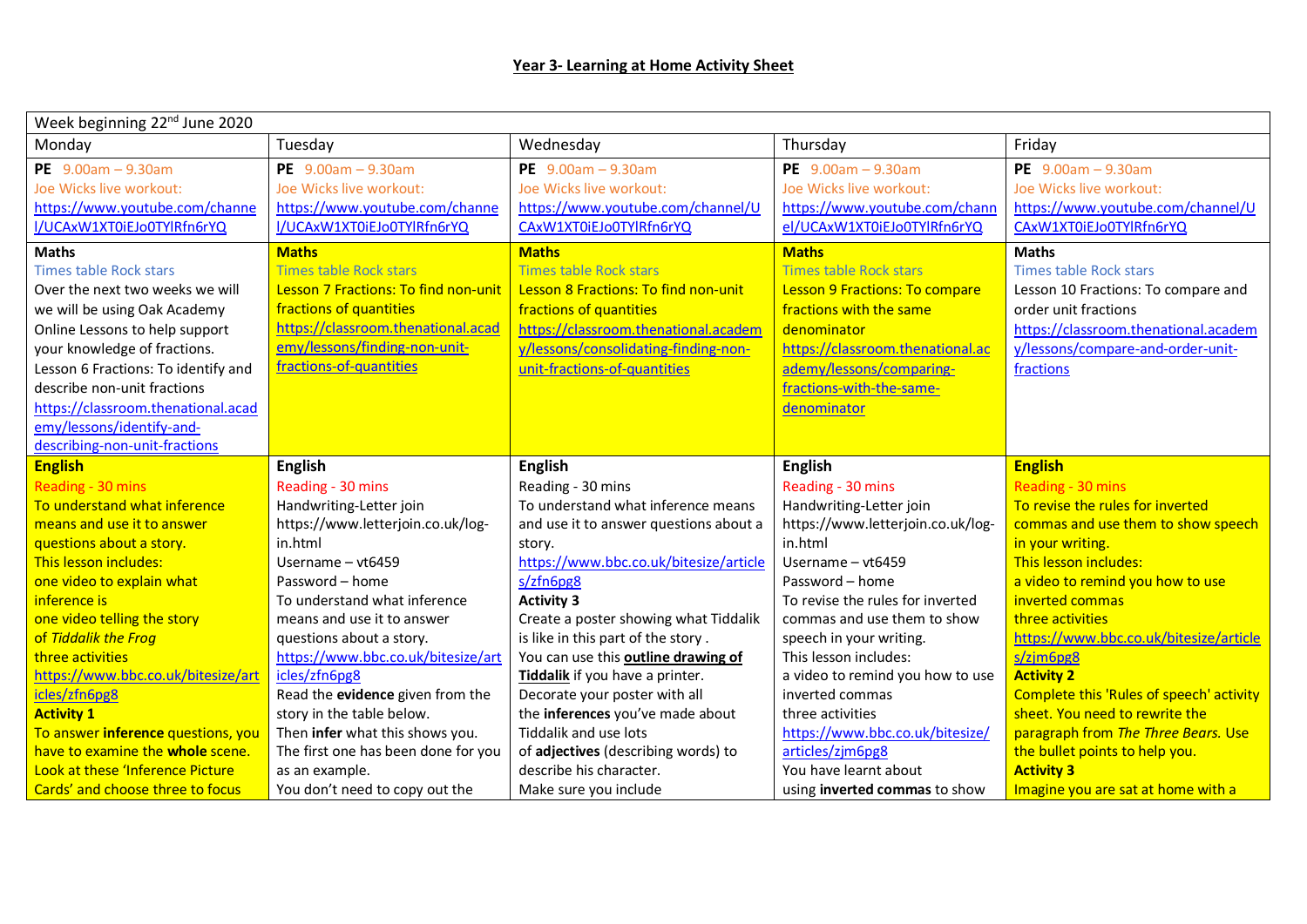## **Year 3- Learning at Home Activity Sheet**

| on.<br>Read the questions and look<br>carefully at the whole picture<br>to infer the answers.<br>Write your answers down on paper<br>or discuss them with a friend or<br>family member                                                                                                                                                         | whole table - just write<br>your inferences down in full<br>sentences                                                                                                                                                                                                                       | some evidence to back up your ideas<br>too.<br>You could include:<br>A title<br>A picture of Tiddalik<br>Big bold writing<br><b>Bright colours</b><br>$\bullet$<br>Text boxes or bubbles<br>Evidence from the story                                                                                                                                         | speech in a previous lesson.<br>Today you are going to practise<br>using them independently in your<br>writing<br><b>Activity 1</b><br>Rewrite this conversation<br>between Dani and her father,<br>adding in the missing inverted<br>commas.<br><b>Remember:</b> Whenever a new<br>person starts talking, you must<br>move onto a new line.<br>How did you get mud all the way<br>up to your knees? Dani's father<br>asked, with a frown.<br>I met a dragon in the wood on the<br>way home exclaimed Dani. We<br>went on a big adventure!<br>I suppose you'll tell me you were<br>fighting giants next! her father<br>said, with a wink.<br>And wizards and witches said<br>Dani smiling. We won | friend or family member and<br>something unusual happens. Maybe<br>there's a mysterious knock at the front<br>door, perhaps your family pet starts to<br>talk or you've suddenly been<br>transported into space by an alien!<br>Imagine the conversation that you<br>would have and write it down<br>using inverted commas correctly.<br>Aim to write at least five sentences. If<br>you really want to challenge yourself,<br>you could make it into a full story! |
|------------------------------------------------------------------------------------------------------------------------------------------------------------------------------------------------------------------------------------------------------------------------------------------------------------------------------------------------|---------------------------------------------------------------------------------------------------------------------------------------------------------------------------------------------------------------------------------------------------------------------------------------------|-------------------------------------------------------------------------------------------------------------------------------------------------------------------------------------------------------------------------------------------------------------------------------------------------------------------------------------------------------------|---------------------------------------------------------------------------------------------------------------------------------------------------------------------------------------------------------------------------------------------------------------------------------------------------------------------------------------------------------------------------------------------------------------------------------------------------------------------------------------------------------------------------------------------------------------------------------------------------------------------------------------------------------------------------------------------------|---------------------------------------------------------------------------------------------------------------------------------------------------------------------------------------------------------------------------------------------------------------------------------------------------------------------------------------------------------------------------------------------------------------------------------------------------------------------|
| <b>RE - Special Places for Jesus</b><br>It is possible today to visit many of<br>the places associated with the life<br>of Jesus in what Christians call the<br><b>Holy Land. Watch the 'Special</b><br>Places for Jesus' PPT. Then match<br>the events in Jesus' life with the<br>location where they took place<br>using the activity sheet. | RE - Special Places for Jesus<br>Choose and retell your favourite<br>story about Jesus, stating where it<br>happened, why it was special and<br>explaining why it is a special place<br>for people today. You can retell this<br>story verbally to members of your<br>family or write this. | <b>RE-Special Places for the Christian</b><br>community<br>Many countries around the world have<br>their own places of pilgrimage. Read<br>the attached document to learn more<br>about pilgrimages.<br>Then research one site of Christian<br>pilgrimage - you could choose a 'local'<br>site of pilgrimage or a site from<br>somewhere else in the world. | <b>RE-Christian Pilgrimage</b><br><b>Research the practices of</b><br>Christian pilgrimage e.g. journey,<br>group prayer etc. Look at the<br>websites of pilgrimage tour<br>operators to see the daily events<br>of a pilgrimage. List some of the<br>activities which take place during<br>a pilgrimage - what are these, why<br>do they happen, why this is<br>important for Christians.                                                                                                                                                                                                                                                                                                        | RE - Pilgrimage Badge<br>In the past, pilgrims often returned<br>from their pilgrimage with a badge to<br>show where they had been. Pilgrims to<br>the shrine of St James at Compostella<br>in Spain wore a shell badge. Design a<br>badge for one of the special places of<br>pilgrimage they have learnt about over<br>the past few days. Once you have<br>drawn your badge, annotate it, giving<br>reasons for your choice of design.                            |